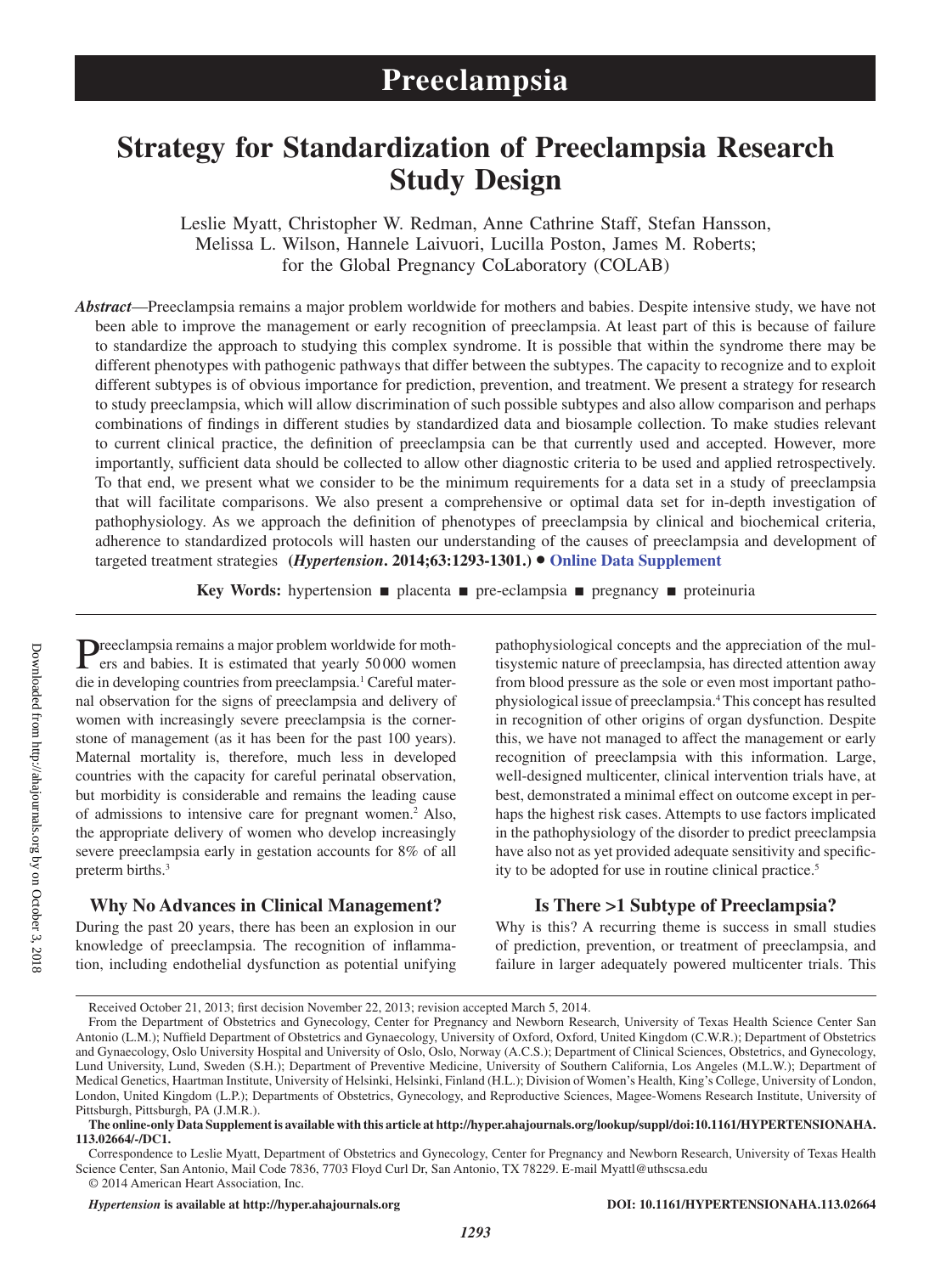is often interpreted as a result of publication bias. However, an alternative explanation is that the important difference between small and large studies is that small studies are usually within homogeneous populations, whereas large multicenter studies include a much more heterogeneous group of women. Furthermore, another explanation for the poor predictive power of studies guided by proposed pathogenic factors is that none of these factors can be demonstrated in all women with preeclampsia (Figure S1 in the online-only Data Supplement). These findings lead to the hypothesis that not all preeclampsia is the same, that subtypes may be present.

This is supported by clinical and epidemiological data. Most preeclampsia occurs in the last month of pregnancy; however, the 10% of earlier cases are strikingly different than those occurring at term. The excess of small for gestational age deliveries that occurs in preeclampsia is associated with disease presenting before 37 weeks of gestation when preeclampsia tends to be more severe.<sup>6</sup> Epidemiological data indicate major differences in the risk of later life cardiovascular disease with the risk with earlier onset preeclampsia 8- to 10-fold<sup>7,8</sup> versus a doubling when preeclampsia occurs close to term.<sup>9</sup> A similar increased cardiovascular risk is present with recurrent preeclampsia. Clinically, preeclamptic women at any gestational age may present with fulminant preeclampsia that goes from recognition to life-threatening disease over hours to days or the syndrome may be indolent with little progression in the same time frame.

This hypothesis predicts that no 1 test will predict and no 1 treatment will prevent preeclampsia. However, to offer encouragement, this also means that if we could identify subtypes of preeclampsia, appropriate predictors could more successfully predict, and the appropriate treatment more effectively prevents the different subtypes of preeclampsia.

### **What Should We Do Differently?**

Study designs that aggregate what might be different forms of preeclampsia, resulting from different pathophysiological pathways, are part of the problem. Amalgamation of the less obvious heterogeneous phenotypes is compounded by studies that combine obviously dissimilar subsets. Considering all causes of increased risk of preeclampsia as resulting in a group of homogeneous high-risk subjects is one such obvious error. Should it be surprising that a preeclamptic woman with a large placenta, as present with multiple gestations or diabetes mellitus, would not respond to the same preventive therapy as a woman with chronic hypertension or previous preeclampsia? Also important differences between recurrent and first pregnancy preeclampsia are often ignored and early and late onset preeclampsia are usually combined for analysis. Another discrimination, the difference between preeclampsia with proteinuria and gestational hypertension with no obvious systemic changes is often not made. It is likely that some cases of gestational hypertension are early preeclampsia. It is also possible that others reflect chronic hypertension, masked in early pregnancy by the physiological decrease in blood pressure that occurs at that time. Gestational hypertension without systemic involvement could also be a distinct and unrelated phenotype. In most settings, the findings with gestational hypertension are intermediate between normal pregnancy and preeclampsia. However, the increasing certainty that gestational hypertension

is not a manifestation of a multisystemic syndrome (absence of hyperuricemia and markers of endothelial dysfunction) suggests that it generally is of more benign origin with outcomes for mother and baby not different than in normal pregnancy.<sup>10,11</sup> There may, therefore, be a form of new onset hypertension in pregnancy, which has minimal effect on mother or baby.

The capacity to recognize and to exploit different subtypes is of obvious importance for prediction, prevention, and treatment. As an analogy, our progress in the successful management of diabetes mellitus would have been far less if all patients with carbohydrate intolerance were thought to be insulinopenic.

### **What Might Be the Subtypes of Preeclampsia?**

Obvious subtypes of preeclampsia are early and late onset, recurrent and nonrecurrent, and preeclampsia with the different types of high-risk pregnancies. Clinically it is also possible that severe and mild preeclampsia and preeclampsia with and without intrauterine growth restriction could be different (see online-only Data Supplement). In addition, preeclampsia seems to have a different target in different cases. The primary organ involvement may be hepatic, renal, cardiovascular, or placental. Do these define different subtypes in which prediction and prevention may require different strategies?

Another interesting subclassification could exploit the differences in pathophysiological biomarkers associated with preeclampsia. In this regard, the most valuable findings would be those present before clinically evident disease. Once disease is established, the biochemical consequences of multiple organ involvement will mask causal pathways. However, we know that not all subjects manifest the same early markers, so should we begin to redefine preeclampsia on the basis of, for example, inflammatory, antiangiogenic, oxidative stress, or endoplasmic stress-mediated subtypes? Some caution is required here, however, because some biochemical clusters may reflect different steps in a common pathway. Nonetheless, the common strategy of amalgamating all is increasingly undermined by the current evidence base. To achieve progress in prediction and prevention inevitably demands recognition of subtypes (see online-only Data Supplement). Although the hypothesis of several subtypes of preeclampsia to explain the discrepant findings and outcomes in preeclampsia is attractive, it has also recently been proposed that true preeclampsia is only present when excess antiangiogenic or deficient angiogenic factors are present. Without these findings, preeclampsia is a misdiagnosis.12 The argument is that the most dangerous features of new onset gestational hypertension with proteinuria or other organ involvement are much more common when angiogenic imbalance is evident from laboratory findings. These abnormal angiogenic findings are also more prevalent in early onset, the most serious form of this disorder. To a certain extent this concept is not without potential risk if applied to current clinical practice. Most deaths from preeclampsia are in developing countries with late onset preeclampsia, which is less likely to be accompanied by these laboratory findings, Nonetheless the understanding of preeclampsia regardless of semantics will be aided by more standardized definitions and data and biological sample collection.

It is with this goal of translating current and emerging understanding to define, treat, and prevent disease that we make the following proposal for the investigation of preeclampsia.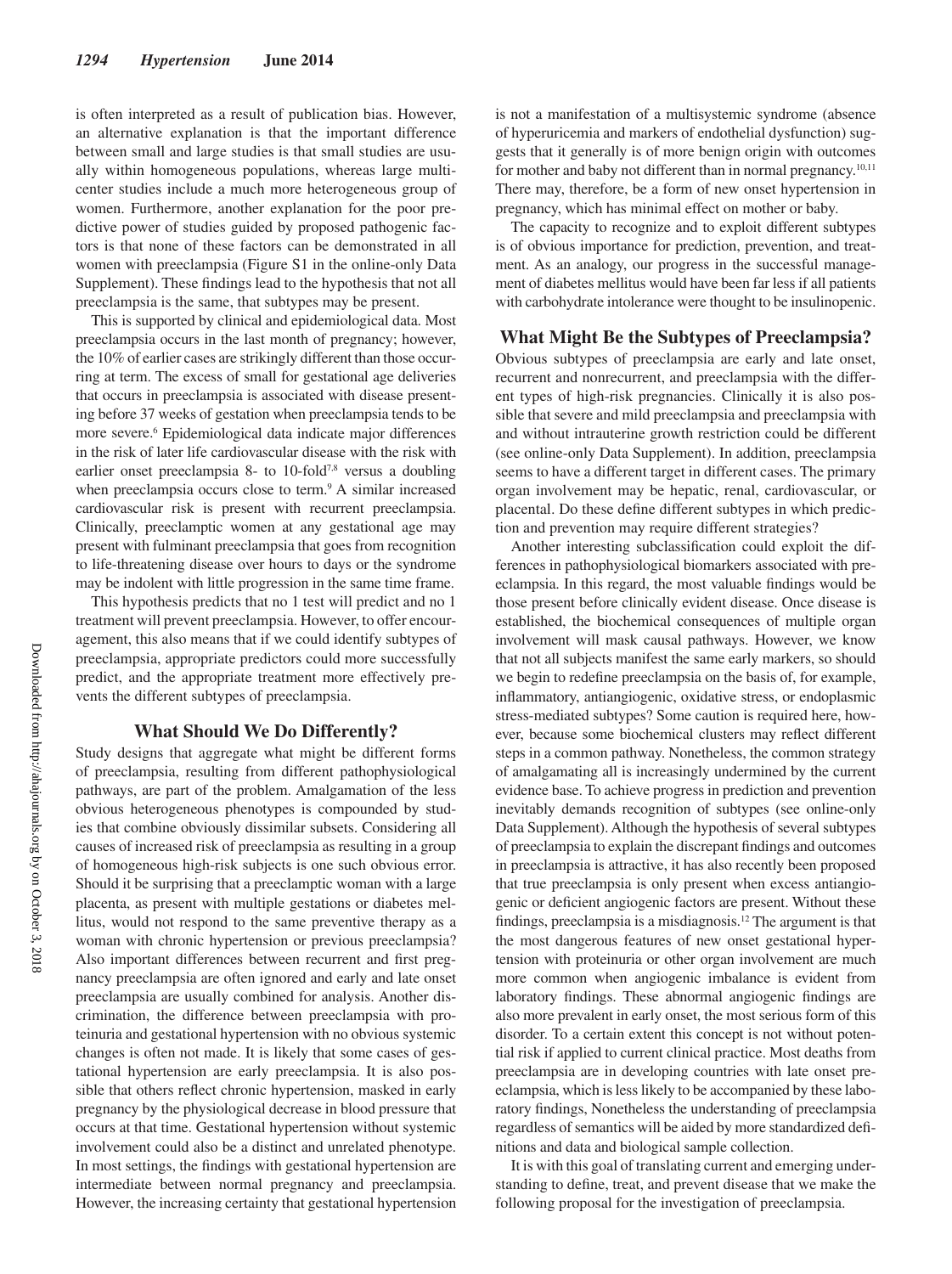### **Proposal**

### **Appreciation of Preeclampsia as a Syndrome**

The current definition of preeclampsia requires renal (proteinuria) and cardiovascular (blood pressure) dysfunction. These were established historically as the first signs preceding what at the time was considered a pregnancy-specific seizure disorder, eclampsia.13 They were not selected as sensitive or specific indicators of maternal or fetal morbidity. However, in combination they predict increased risk for mother and baby and indicate that preeclampsia affects many organ systems. This is confirmed by the increased risk associated with gestational hypertension when accompanied by other systemic involvement, even without proteinuria.14–16 Thus, a key feature in studying preeclampsia is recognizing the fact that it is a syndrome and that it can occur in the absence of proteinuria.

### **Identification of Preeclampsia Subtypes**

Identifying possible preeclampsia subtypes is clearly an important goal in translating findings of preeclampsia research into effective modifications of clinical care. We have presented obvious candidates. How do we modify current research strategies to address this goal? Either we must examine homogenous groups of women—only nulliparas, only obese women, only women with previous preeclampsia, only early onset preeclampsia, etc—or the study population should be of an adequate size to enable separate study of these obviously different groups. There should, at the very least, be an effort to look at results in relation to these different possible subtypes (and allow readers to also make these comparisons), given the problems of inadequate power in smaller studies. The solution to this quandary is big science that is the merging of data and biological samples from several centers. This is a major goal of the Global Pregnancy CoLaboratory, which has authored this article because data and biosample sharing can only be successful with standardized data and sample collection.

We present a strategy for research to study preeclampsia and suggest that further large multicenter trials be deferred until rigorous exploration for subtypes of preeclampsia has been attempted.

#### **Approach**

Comparisons and interpretation of the data generated in the many studies of preeclampsia remain complicated because of differences in study sizes, study designs, definition of patient groups, and outcomes measured. There is a need for standardization of study design, including patient selection, data collection, and definition of outcome, to allow comparable studies and trials to be performed and allow comparison of data sets and integration for meta-analyses. To facilitate comparison of studies or trials, at a minimum, the patient groups selected, information collected, and definitions used need to be similar. Critical components of this approach are unambiguous and unbiased definitions. With this in mind, we recommend collecting the clinical and laboratory information necessary to make the diagnosis that is then examined retrospectively in a blinded manner by impartial observers rather than relying on clinical diagnoses made by care providers.

We offer here an outline that can be used for study design and clinical trials. We also present what we think are the minimum requirements for a data set in a study of preeclampsia that will facilitate comparisons (Table 1). Subsequently, we define a comprehensive or optimal data set (Table 2) together with recommendations for collection of biological materials (Table 3). This, we consider, would provide all that is needed for in-depth investigation of pathophysiology.

### **Key Definitions**

For studies to be relevant to current clinical practice, the definition of preeclampsia can be that currently used and accepted. However, diagnostic criteria change. Thus, sufficient data should be collected (Tables 1 and 2) to allow retrospective analysis not only to satisfy new diagnostic recommendations but also to facilitate the development of novel and improved methods of diagnosis (see online-only Data Supplement). Defining the syndrome by only traditional criteria is too limited and does not facilitate progress.

#### **Gestational Age**

Gestational age should be determined using information from the last menstrual period, if known, and first or second trimester ultrasounds with standardized criteria for resolving discrepancies between menstrual history and ultrasound findings<sup>17</sup> or, if last menstrual period is not known, preferably by first trimester ultrasound (Table S1, online-only data supplement). Gestational age should be recorded by completed weeks and days.

### **Fetal Variables**

A proportion of pregnancies complicated by preeclampsia is also associated with intrauterine growth restriction. In all cases, birth weight and gestational age data should be recorded to determine whether the fetus is small for gestational age. Population-specific birth weight centiles adjusted for gestational age, ethnicity, and sex should be calculated.

### **Control Subjects**

### **Mechanistic Studies**

Parity, age, race, ethnicity, smoking, and body mass index are all recognized to influence the incidence of preeclampsia and patients in case control studies should, therefore, be carefully matched for each of these factors. Also, in these studies, it is appropriate to compare women with preeclampsia with women with normal outcomes to identify the specific pathophysiology of preeclampsia. In case control studies, case and controls should be matched for gestational age and parity.

#### **Prediction Studies**

For studies of predictors, it is not appropriate to compare women with preeclampsia with women with normal outcomes. This will inevitably falsely enhance the predictive capability. When a predictive test is used in the real world, it will attempt to identify women with preeclampsia as distinct from all other outcomes, both normal and abnormal. Therefore, the use of the test in this scenario should always be evaluated. Any information not known at the times of testing (eg, eventual pregnancy outcome) must not influence the selection of controls. It is equally inappropriate to combine high-and low-risk women in a prediction study; populations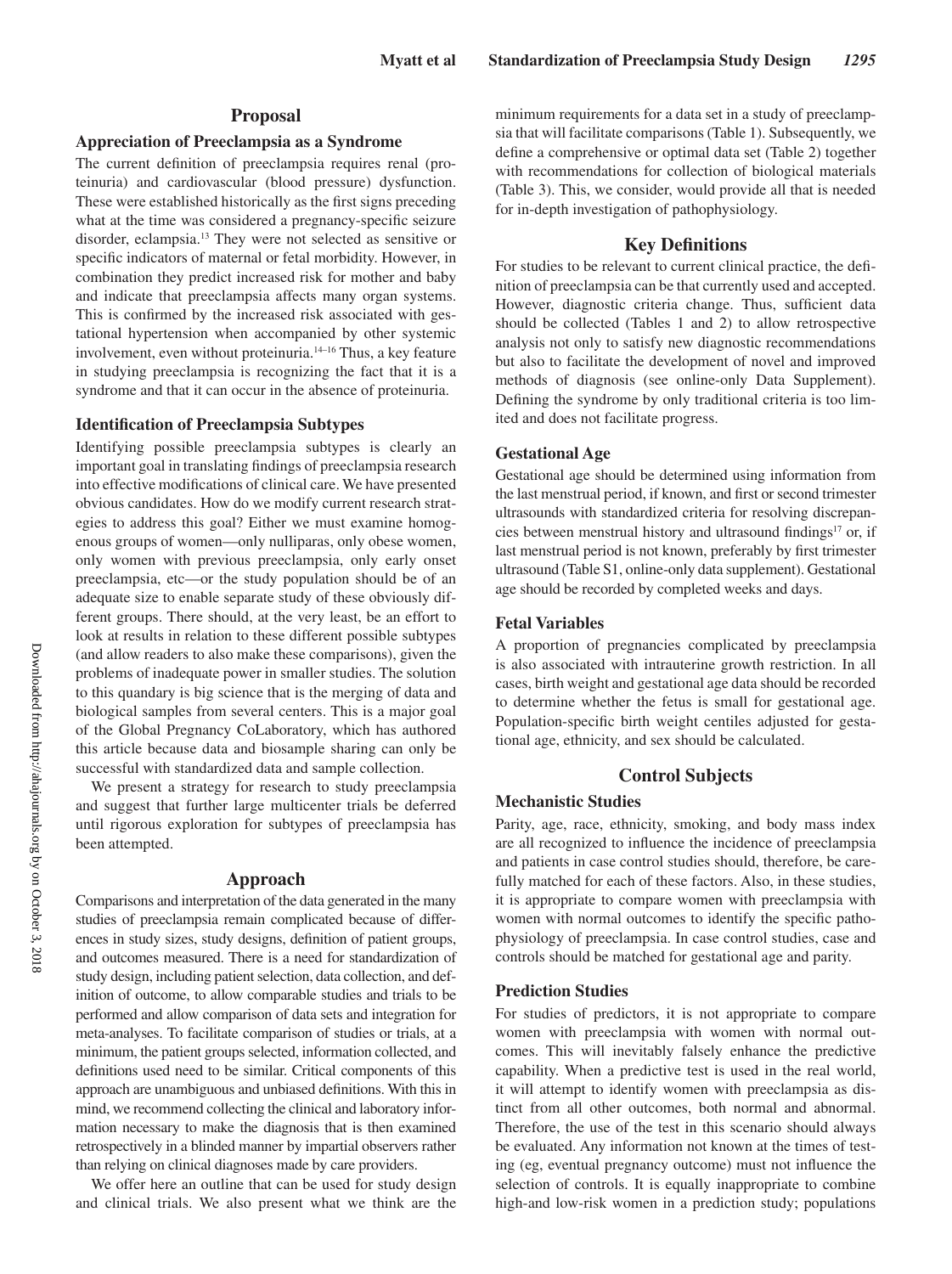| Table 1. Minimal Data Set for Studies on Preeclampsia | Table 1. Continued |
|-------------------------------------------------------|--------------------|
|                                                       |                    |

| Maternal data                                                                                       |             |
|-----------------------------------------------------------------------------------------------------|-------------|
| Physical, anthropological, and ethnographic data                                                    |             |
| Age                                                                                                 |             |
| Self-described ethnicity (white, black, Asian, Hispanic, unknown, or other<br>[mixed])              |             |
| Country of birth                                                                                    |             |
| Parents' country of birth                                                                           |             |
| Parity                                                                                              |             |
| Gravidity                                                                                           |             |
| Measured height, measured weight (prepregnancy or before 14 wk) and<br><b>BMI</b>                   |             |
| Years of schooling or other indicator of socioeconomic status                                       |             |
| Smoking history                                                                                     |             |
| Cigarette/cigar smoker                                                                              |             |
| Snuff user                                                                                          |             |
| Chews tobacco/takes nicotine                                                                        |             |
| For each choice check $\geq$ 1 of                                                                   |             |
| Never used                                                                                          |             |
| irregularly used                                                                                    |             |
| regularly used                                                                                      |             |
| gave up before pregnancy                                                                            |             |
| gave up during pregnancy                                                                            |             |
| uses currently in this pregnancy                                                                    |             |
| Medical history (reported)                                                                          |             |
| Hypertension                                                                                        |             |
| Renal disease                                                                                       |             |
| Diabetes mellitus (type I or type II)                                                               |             |
| Collagen vascular disease (eg, Sjogren, antiphospholipid syndrome,<br>systemic lupus erythematosus) |             |
| Previous preeclampsia                                                                               |             |
| Previous gestational diabetes                                                                       |             |
| Obstetric history (indicate numbers and gestational age at occurrence)                              |             |
| Miscarriage                                                                                         |             |
| Stillbirth                                                                                          |             |
| Induced abortion                                                                                    |             |
| Gestational hypertension                                                                            |             |
| Preeclampsia                                                                                        |             |
| Eclampsia                                                                                           |             |
| <b>HELLP</b>                                                                                        |             |
| <b>SGA and IUGR</b>                                                                                 |             |
| Gestational diabetes mellitus requiring treatment with insulin or oral<br>hypoglycemic agents       |             |
| Preterm delivery (<37 wk)                                                                           |             |
| Neonatal death                                                                                      |             |
| Present pregnancy                                                                                   |             |
| Blood pressure at first visit (booking)                                                             |             |
| Singleton or multifetal pregnancy                                                                   |             |
| Hydatidiform mole                                                                                   |             |
| Hydropic placenta                                                                                   |             |
| Antihypertensive use in this pregnancy                                                              |             |
|                                                                                                     | (Continued) |

## For preeclampsia For essential hypertension Other medications Magnesium sulfate Corticosteroids for lung maturation Low-dose aspirin Thyroid supplements Antithyroid treatment for thyrotoxicosis Other (list) Diagnosis of preeclampsia Highest recorded systolic and diastolic blood pressure within 2 wk of delivery (do not use values during labor) Choose available/not available Highest intrapartum BP Highest BP within 48 h postpartum Proteinuria (dipstick/24 h urine/PC ratio) Choose available/not available Multisystem involvement (platelets, liver enzymes, serum creatinine, seizures, indicated preterm birth, IUGR, fetal, or neonatal death) Choose yes/no/unavailable Maternal outcome Number of days in hospital predelivery Mode of delivery (vaginal, cesarean section with or without labor, with or without induction)  $MgSO<sub>4</sub>$  use in this pregnancy (before, during, or after delivery) Maternal outcome (healthy, PIH, preeclampsia, eclampsia, abruption, HELLP, GDM, death) Infant data Survival (yes/no) Intrauterine fetal death (before admission/after admission) Neonatal death Gestational age at delivery in completed weeks and days (if possible; calculated as in Table S1 using LMP and ultrasound) Sex Newborn weight BMI indicates body mass index; BP, blood pressure; GDM, gestational

diabetes mellitus; HELLP, hemolysis elevated liver enzymes low platelets; IUGR, intrauterine growth restriction; LMP, last menstrual period; PC, protein/creatinine; PIH, pregnancy-induced hypertension; and SGA, small for gestational age.

should be predefined according to the risk status. Eventually, after such trials of defined risk subjects, clinical data and biomarkers can be combined for prediction.

### **Clinical Trials**

### **Low-Risk Subjects**

Standardization of studies of low-risk subjects should use the following exclusion criteria at recruitment:

1. Two or more blood pressures with systolic pressure ≥135 mmHg or diastolic blood pressure ≥85 mmHg during this pregnancy. If the screening blood pressure is the only blood pressure that exceeds this cutoff, a repeat blood pressure should be taken within 30 to 60 minutes. If this second blood pressure remains ≥135 mmHg systolic or ≥85 mmHg diastolic, the patient is excluded.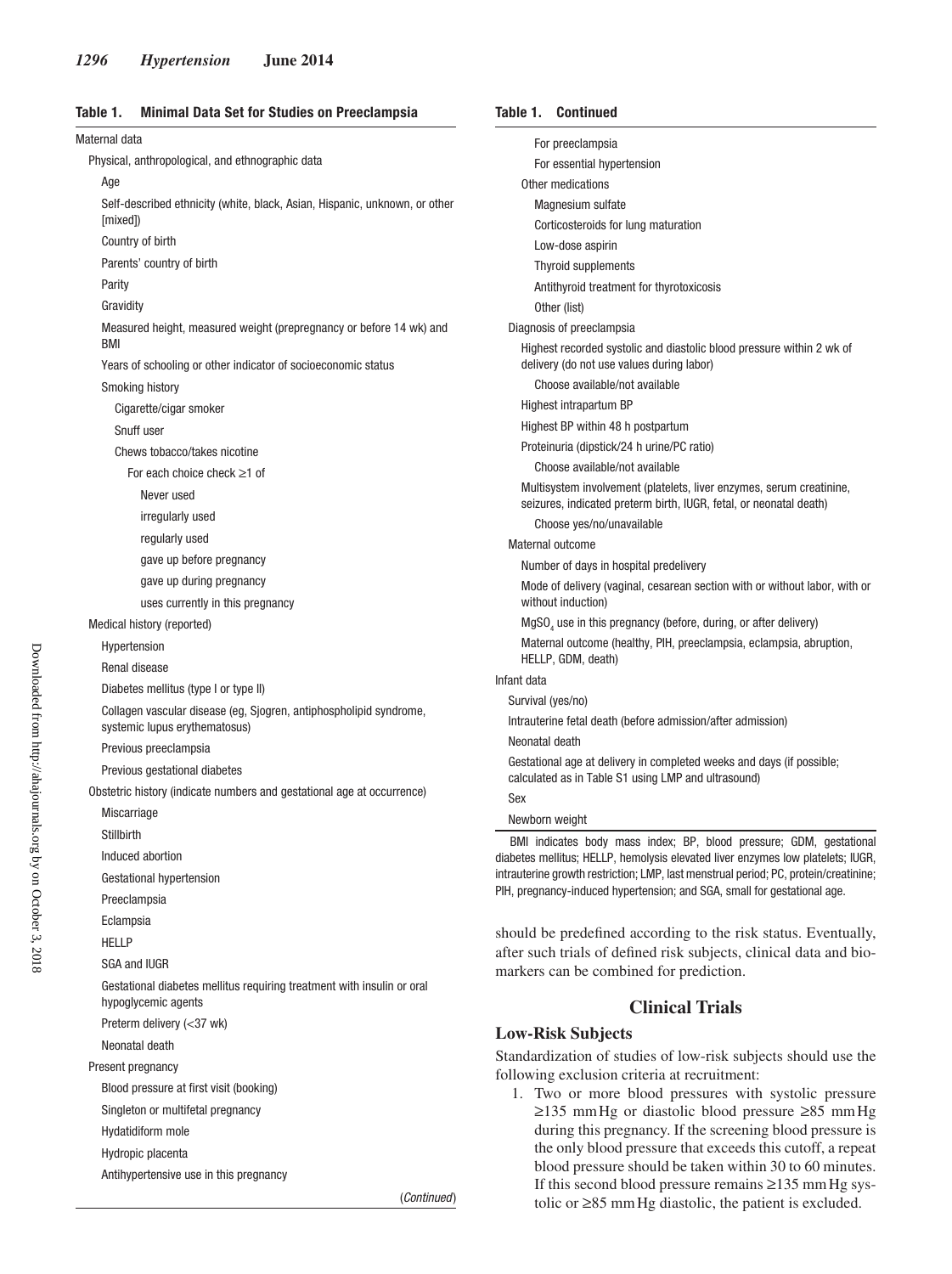### Table 2. Optimal Data Set for Studies on Preeclampsia

| Maternal data (data from minimal data set plus the following)                                                                                            |                            |
|----------------------------------------------------------------------------------------------------------------------------------------------------------|----------------------------|
| Clinical history                                                                                                                                         | Ciga<br>Snu                |
| Gestational age at start of documented maternity care                                                                                                    | Che                        |
| Number of prenatal visits at doctor/midwife/hospital in present pregnancy                                                                                | Ν                          |
| <b>Blood transfusions</b>                                                                                                                                | U                          |
| in life-time                                                                                                                                             | C                          |
| In present pregnancy                                                                                                                                     | C                          |
| <b>Fertility history</b>                                                                                                                                 | Ir                         |
| Assisted reproductive technology                                                                                                                         | r                          |
| present pregnancy                                                                                                                                        | Alcoho                     |
| any previous attempted pregnancy                                                                                                                         | At b                       |
| <b>IVF</b>                                                                                                                                               | preg                       |
| <b>ICSI</b>                                                                                                                                              | In tr<br>befc              |
| Artificial insemination                                                                                                                                  | Recrea                     |
| Partner/donor sperm                                                                                                                                      | Can                        |
| Egg recipient                                                                                                                                            | Coci                       |
| Embryo recipient                                                                                                                                         | <b>Opia</b>                |
| Age at menarche                                                                                                                                          | Met                        |
| Birth weight of the pregnant woman                                                                                                                       | Ecst                       |
| Duration of preconception sexual intercourse with biological father of                                                                                   | Α                          |
| child (months [list as zero if donor semen])                                                                                                             | р                          |
| Previous pregnancy outcomes (indicate numbers, and if with same                                                                                          | Ir                         |
| partner or a previous partner and gestational age at occurrence)                                                                                         | e                          |
| Miscarriage                                                                                                                                              | Clinical data              |
| Stillbirth                                                                                                                                               | Blood i                    |
| Induced abortion                                                                                                                                         | First                      |
| Recurrent spontaneous pregnancy loss                                                                                                                     | Two                        |
| Gestational hypertension                                                                                                                                 | at d                       |
| Preeclampsia                                                                                                                                             | At d                       |
| Eclampsia                                                                                                                                                | Two                        |
| <b>HELLP</b>                                                                                                                                             | Two                        |
| SGA and IUGR                                                                                                                                             | Urine p                    |
| Gestational diabetes mellitus requiring treatment with insulin or oral                                                                                   | First                      |
| hypoglycemic agents                                                                                                                                      | 24 h                       |
| Preterm delivery (<37 wk)                                                                                                                                | Prot                       |
| Neonatal death                                                                                                                                           | Weight                     |
| Relevant maternal family history                                                                                                                         | Weight                     |
| Mother, sister, or cousin with preeclampsia                                                                                                              | Growth                     |
| Validated or self-reported                                                                                                                               | Con                        |
| Family history (siblings, parents, and grandparents) of cardiovascular                                                                                   | Falli                      |
| disease (none, hypertension, CHD, stroke, and actual age [y] at<br>occurrence)                                                                           | Mac                        |
| Family history (siblings, parents, and grandparents) of diabetes mellitus                                                                                | Uterop<br>perforr          |
| Relevant paternal family history                                                                                                                         | Noto                       |
| Has he fathered a preeclamptic pregnancy? (this mother/other mother)                                                                                     | U                          |
| Mother, sister, or cousin with preeclampsia                                                                                                              | B                          |
|                                                                                                                                                          | Puls                       |
| Validated or self-reported                                                                                                                               | Umbilio                    |
| Family history (siblings, parents, and grandparents) of cardiovascular<br>disease (none, hypertension, CHD, stroke, and actual age [y] at<br>occurrence) | FGR (d<br>Ges <sup>.</sup> |
| Nicotine history                                                                                                                                         | Puls                       |

(Continued)

|  | Table 2. |  | <b>Continued</b> |
|--|----------|--|------------------|
|--|----------|--|------------------|

| Cigarette/cigar smoker                                                                                                                |
|---------------------------------------------------------------------------------------------------------------------------------------|
| Snuff user                                                                                                                            |
| Chews tobacco/takes nicotine                                                                                                          |
| None of above used ever                                                                                                               |
| Used irregularly/regularly only before pregnancy                                                                                      |
| Continues (no. of cigarettes/d: $1-10$ , $11-20$ , $>20$ per day, no. of<br>cigars $1, 2-5, >5$ per day)                              |
| In third trimester (28-36 wk), Stopped since early pregnancy,<br>restarted since early/before pregnancy, continues to smoke [no.])    |
| Alcohol use                                                                                                                           |
| At baseline (never/gave up before pregnancy/gave up during<br>pregnancy/this pregnancy) number of units/wk                            |
| In third trimester (stopped since early pregnancy, restarted since early/<br>before pregnancy, continues to drink) number of units/wk |
| Recreational drugs/drug abuse (yes/no)                                                                                                |
| Cannabis (yes/no)                                                                                                                     |
| Cocaine (yes/no)                                                                                                                      |
| Opiates (heroin/morphine/codeine/methadone; yes/no)                                                                                   |
| Methamphetamine                                                                                                                       |
| Ecstacy/other central stimulating drugs? (specify)                                                                                    |
| At baseline (never/gave up before pregnancy/gave up during<br>pregnancy/this pregnancy)                                               |
| In third trimester (stopped since early pregnancy, restarted since<br>early/before pregnancy, continues to use)                       |
| Clinical data                                                                                                                         |
| <b>Blood pressures</b>                                                                                                                |
| First blood pressure (and gestational age)                                                                                            |
| Two highest systolic and diastolic blood pressures at each visit (can be<br>at different times) or each week if visit lasts >1 wk)    |
| At diagnosis of preeclampsia                                                                                                          |
| Two highest systolic blood pressures within 2 wk of delivery                                                                          |
| Two highest diastolic blood pressures within 2 wk of delivery                                                                         |
| Urine protein values (at each visit)                                                                                                  |
| First urinalysis (and gestational age)                                                                                                |
| 24 h or timed collections                                                                                                             |
| Protein/creatinine ratio                                                                                                              |
| Weight gain during pregnancy                                                                                                          |
| Weight gain since last delivery                                                                                                       |
| Growth by ultrasound                                                                                                                  |
| Constant (above, below, or on curve)<br>Falling off with increasing gestation                                                         |
| Macrosomia                                                                                                                            |
| Uteroplacental blood flow indices at mid gestation (16-25 wk),                                                                        |
| performed/not performed<br>Notching (yes/no)                                                                                          |
| Unilateral (yes/no)                                                                                                                   |
|                                                                                                                                       |
| Bilateral (yes/no)                                                                                                                    |
| Pulsatility index (mean of bilateral measurements)<br>Umbilical blood flow indices if clinical suspicion of FGR or documented         |
| FGR (done/not done)<br>Gestational age at which performed                                                                             |

(Continued)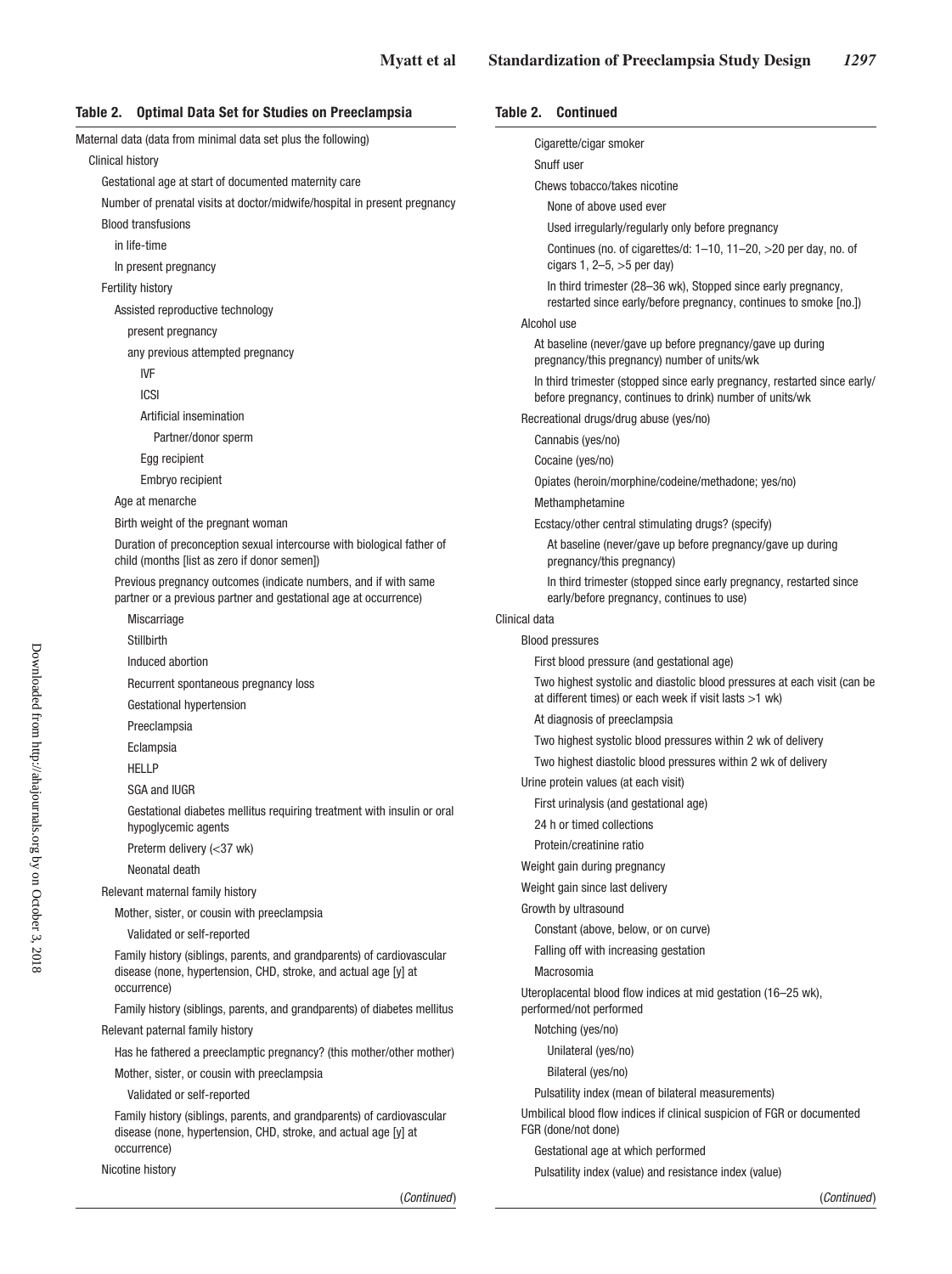Table 2. Continued

 Absent end diastolic flow (yes/no) Reversed end diastolic flow (yes/no) Fetal growth ultrasound 12 wk 18–20 wk 28 wk 36 wk And if clinical indication of FGR or documented FGR Labor (active phase, yes/no; labor defined as uterine contractions which result in cervical dilatation and effacement) Spontaneous (yes/no) Induced (yes/no) Induction indicated for hypertensive disorder (yes/no) Cesarean section (yes/no) C section indicated for hypertensive disorder (yes/no) Medical conditions before pregnancy (in addition to those in minimal data set) Select either In pregnancy alone Before pregnancy Before and continuing during pregnancy Other endocrine disease Thyroid disease Adrenal disease Liver disease Hematologic disorder, including alloimmune or isoimmune Epilepsy or seizure disorder Heart disease **Cancer** Metabolic syndrome (any 3 of the 5 criteria described in Alberti et al<sup>21</sup> are present before pregnancy) PCOS (≥2 of the following 3 features are present) oligo- and anovulation clinical and biochemical signs of hyperandrogenism polycystic ovaries and exclusion of other pathogeneses (congenital adrenal hyperplasia, androgen-secreting tumors, Cushing syndrome) Infectious disease Malaria Placental yes/no, laboratory diagnosis yes/no HIV CD4 count TB Active or inactive Schistosomiasis Hepatitis B STD Gonorrhea Syphilis Chlamydia Herpes **Trichomoniasis** 

# Genital warts **Other**  Urinary tract infection Antibiotics (yes/no) Other infectious disease Medications before and during pregnancy Select either In pregnancy alone (Which week started?) Before pregnancy Before and continuing during pregnancy Vitamins Vit C Vit D Vit E Other Multivitamins Folate Fortified foods available in country of residence (yes/no) List additives used for fortification Aspirin Platelet active drugs Antioxidants High dosages of vit C (>500 mg) High dosages of vit E (>400 IU) β-carotene Resveratrol Selenium Coenzyme Q10 Other (specify) Fish oil Calcium (specify amount) Iron supplements (specify) Diuretics (specify) Antihypertensive agents (specify) Antibiotics (specify) Anticoagulants (specify) Anticonvulsants MgSO, Other (specify) Antidepressants (SSRIs; specify) Antiglycemic agents Insulin Metformin Other (specify) Long-term immunosuppressants Table 2. Continued

Thyroid supplements

 Other (specify) Postnatal maternal care Length of stay in hospital, d

Antithyroid treatment for thyrotoxicosis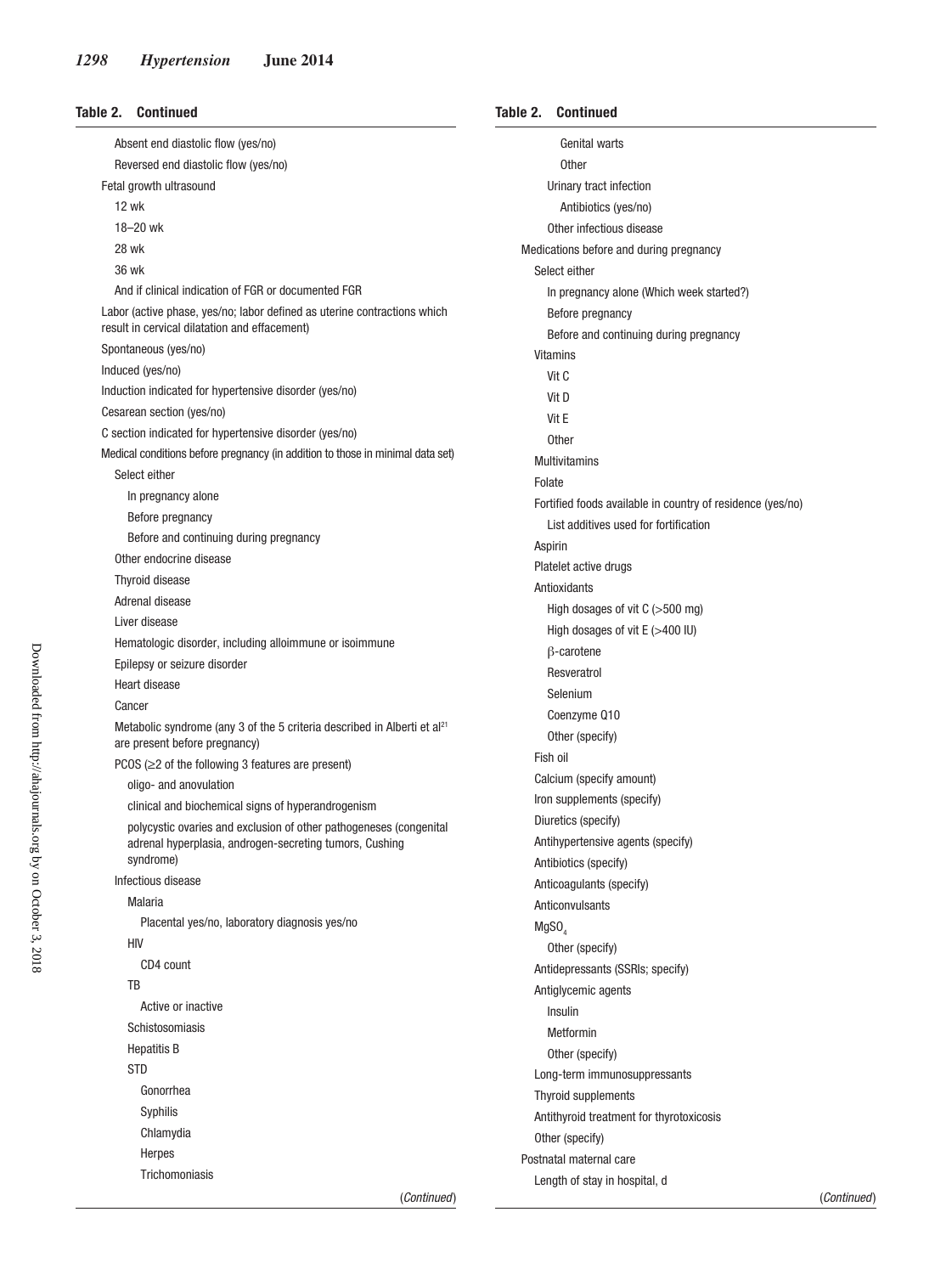### Table 2. Continued

| TANIG 4.<br><b>UUIILIILUGU</b>                                  |
|-----------------------------------------------------------------|
| Infant data (data from the minimal data set plus the following) |
| Length                                                          |
| APGAR scores (1, 5, and 10 min if recorded)                     |
| Umbilical cord gases                                            |
| Admitted to NICU (yes/no)                                       |
| Length of stay in NICU, d                                       |
| Outcome at discharge from NICU                                  |
| <b>IVH</b>                                                      |
| <b>BPD</b>                                                      |
| <b>RDS</b>                                                      |
| <b>NEC</b>                                                      |
| Hypoxic ischemic encephalopathy                                 |
| Convulsions                                                     |
| Placenta data                                                   |
| Weight                                                          |
| Cord insertion                                                  |
| Number of vessels in cord                                       |
| Pathology report (if sent for pathology)                        |
| Photograph against a scale bar                                  |
| Appendix for other important information                        |
| $\sim$ $\sim$<br>$\mathbf{r}$ , and $\mathbf{r}$                |

BPD indicates bronchopulmonary dysplasia; CD4, cluster of differentiation 4; CHD, coronary heart disease; FGR, fetal growth restriction; HELLP, hemolysis elevated liver enzymes low platelets; ICSI, intra-cytoplasmic sperm injection; IUGR, intrauterine growth restriction; IVF, in vitro fertilization; IVH, intraventricular hemorrhage; NEC, necrotizing enterocolitis; NICU, neonatal intensive care unit; PCOS, polycystic ovary syndrome; RDS, respiratory distress syndrome; SGA, small for gestational age; STD, sexually transmitted disease; SSRI, selective serotonin reuptake inhibitor; Vit, vitamin; and TB, tuberculosis.

- 2. Proteinuria as exhibited by either of the following:
	- a. A spot urine protein/creatinine ratio of >30 mg/mmol at any time during this pregnancy.
	- b. A 24-hour urine collection of ≥300-mg protein, or the equivalent from a timed collection, at any time during this pregnancy.

(Dipstick protein values should not be used unless no other measurement is available, then two readings of 1+ would exclude the individual)

- 3. History or current use of antihypertensive medication (including diuretics).
- 4. Pregestational diabetes mellitus
- 5. Current pregnancy as a result of in vitro fertilization.
- 6. Regular use (more than once a week) of platelet active drugs (eg, heparin) or nonsteroidal anti-inflammatory agents affecting platelet activity (eg, ibuprofen, aspirin, Cox-1 and Cox-2 inhibitors). The use of platelet active drugs or nonsteroidal anti-inflammatory agents affecting platelet activity within 7 days (168 hours) before randomization for all studies.
- 7. Known fetal abnormalities (eg, neural tube defect), known chromosomal or major malformations, fetal demise, or planned termination.
- 8. Documented uterine bleeding within a week of screening. Unobserved self-reported bleeding with confirmed intact pregnancy on ultrasound after the bleeding episode is not an exclusion.
- 9. Uterine malformations

#### Table 3. Collection of Biological Materials

| Timing of samples (preferably coordinate with clinical examination/visit)                                                                                                                                                                                                                                                                                                                                                                                                                                                                                                   |  |
|-----------------------------------------------------------------------------------------------------------------------------------------------------------------------------------------------------------------------------------------------------------------------------------------------------------------------------------------------------------------------------------------------------------------------------------------------------------------------------------------------------------------------------------------------------------------------------|--|
| 8-10 wk                                                                                                                                                                                                                                                                                                                                                                                                                                                                                                                                                                     |  |
| 16–20 wk (fasting)                                                                                                                                                                                                                                                                                                                                                                                                                                                                                                                                                          |  |
| 28 wk                                                                                                                                                                                                                                                                                                                                                                                                                                                                                                                                                                       |  |
| 36 wk                                                                                                                                                                                                                                                                                                                                                                                                                                                                                                                                                                       |  |
| At delivery before labor                                                                                                                                                                                                                                                                                                                                                                                                                                                                                                                                                    |  |
| At discharge from hospital (list time after delivery)                                                                                                                                                                                                                                                                                                                                                                                                                                                                                                                       |  |
| 6–24 mo postpartum (maternal sample)                                                                                                                                                                                                                                                                                                                                                                                                                                                                                                                                        |  |
| Type of samples (blood samples should be taken from vein without ongoing<br>intravenous infusion)                                                                                                                                                                                                                                                                                                                                                                                                                                                                           |  |
| Maternal plasma (EDTA and heparinized)                                                                                                                                                                                                                                                                                                                                                                                                                                                                                                                                      |  |
| Maternal serum                                                                                                                                                                                                                                                                                                                                                                                                                                                                                                                                                              |  |
| Maternal urine                                                                                                                                                                                                                                                                                                                                                                                                                                                                                                                                                              |  |
| Maternal and paternal residual whole blood for DNA                                                                                                                                                                                                                                                                                                                                                                                                                                                                                                                          |  |
| Cord arterial and venous blood (plasma and serum as above)                                                                                                                                                                                                                                                                                                                                                                                                                                                                                                                  |  |
| Cord residual whole blood for DNA                                                                                                                                                                                                                                                                                                                                                                                                                                                                                                                                           |  |
| Umbilical cord tissue for DNA                                                                                                                                                                                                                                                                                                                                                                                                                                                                                                                                               |  |
| Cord blood white blood cell count                                                                                                                                                                                                                                                                                                                                                                                                                                                                                                                                           |  |
| Maternal nail clippings                                                                                                                                                                                                                                                                                                                                                                                                                                                                                                                                                     |  |
| Maternal and neonatal bucchal swab for DNA                                                                                                                                                                                                                                                                                                                                                                                                                                                                                                                                  |  |
| Meconium                                                                                                                                                                                                                                                                                                                                                                                                                                                                                                                                                                    |  |
| Placenta (see below for recommended method)                                                                                                                                                                                                                                                                                                                                                                                                                                                                                                                                 |  |
| Amniotic fluid at delivery (if can be obtained in sterilized manner)—save<br>both pellets and supernatant                                                                                                                                                                                                                                                                                                                                                                                                                                                                   |  |
| Conditions of collection and storage                                                                                                                                                                                                                                                                                                                                                                                                                                                                                                                                        |  |
| Blood: processed within 30 min of draw, in freezer by 1 h (times from draw to<br>processing to freeze should be recorded). Store in 0.5-mL aliquots at -80°C                                                                                                                                                                                                                                                                                                                                                                                                                |  |
| Urine: centrifuge 25 mL, 5-mL aliquots of supernatant, store at $-80^{\circ}$ C                                                                                                                                                                                                                                                                                                                                                                                                                                                                                             |  |
| Residual whole blood for DNA: store at -80°C                                                                                                                                                                                                                                                                                                                                                                                                                                                                                                                                |  |
| Placenta                                                                                                                                                                                                                                                                                                                                                                                                                                                                                                                                                                    |  |
| Photograph the placenta from the chorionic and basal aspects against a<br>scale bar                                                                                                                                                                                                                                                                                                                                                                                                                                                                                         |  |
| Take a piece of umbilical cord                                                                                                                                                                                                                                                                                                                                                                                                                                                                                                                                              |  |
| Take a membrane roll 2-cm wide from the rupture site to the placental<br>margin                                                                                                                                                                                                                                                                                                                                                                                                                                                                                             |  |
| Weigh the placenta after trimming the membranes and umbilical cord<br>to 1 cm                                                                                                                                                                                                                                                                                                                                                                                                                                                                                               |  |
| Place the placenta with the basal plate uppermost, overlay a<br>transparent grid with ≥4 sampling sites. At each site remove the<br>basal plate by trimming with a pair of scissors. Then cut out a grape-<br>sized piece of the exposed villous tissue, avoiding areas of infarction<br>or other gross pathology. Wash thoroughly but gently in PBS at 4°C.<br>Quickly divide with scissors or scalpel into pieces for metabolomics,<br>mitochondrial respirometry, electron microscopy, RNA, protein and DNA,<br>immunohistochemistry, and frozen sections. <sup>22</sup> |  |
| Tissue should be processed within 30 min of delivery (10 min for RNA)<br>and record time to sampling                                                                                                                                                                                                                                                                                                                                                                                                                                                                        |  |

- 10. History of medical complications such as the following: a. Cancer (including melanoma but excluding other skin cancers)
	- b. Endocrine disease, including thyroid disease and adrenal disease
	- c. Renal disease with altered renal function (creatinine >78.6 μmol/L [0.9 mg/dL] or proteinuria [as above])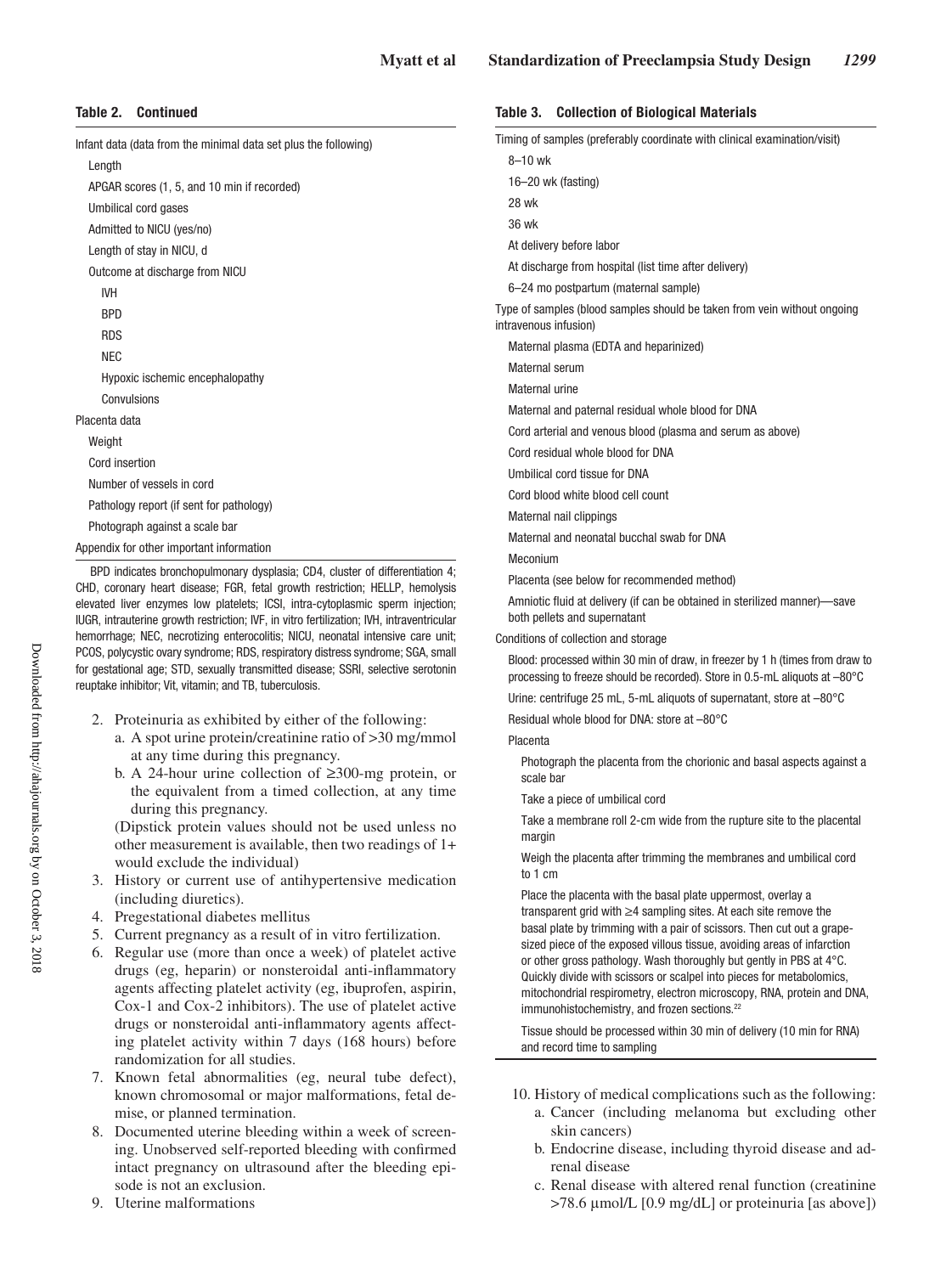- d. Epilepsy or other seizure disorder
- e. Any collagen disease (lupus erythematosus, scleroderma, etc)
- f. Active or chronic liver disease (acute hepatitis, chronic active hepatitis, persistently abnormal liver enzymes)
- g. Hematologic disorder, including alloimmune and isoimmune thrombocytopenia but excluding mild iron deficiency anemia (Hb>90 g/L)
- h. Chronic pulmonary disease, including asthma requiring regular the use of medication
- i. Heart disease except mitral value prolapse not requiring medication
- 12. Illicit drug or alcohol abuse during current pregnancy
- 13. Participating in another intervention study that influences maternal and fetal morbidity and mortality or participation in this trial in a previous pregnancy.

### **High-Risk Subjects**

Studies of women who are at high risk for development of preeclampsia should be sufficiently powered to determine the efficacy of therapy or prediction on obviously disparate risk groups separately.

### **Confounding Factors to be Considered in All Studies**

### **Obesity**

Obesity has a profound effect on the incidence of preeclampsia with the incidence typically doubling with each 5 to 7 kg/m<sup>2</sup> increase in prepregnancy body mass index.18 Indeed the dramatic increase in obesity in the United States for the past 10 years means that obesity has become a major pathophysiologic factor, probably via its associated inflammatory milieu, in the development of preeclampsia. Because obesity is also more prevalent in black and Hispanic populations, it needs to be taken into account as a confounding factor in studies. If possible, prepregnancy body mass index should be recorded together with body mass index in the first trimester and at delivery. Weight gain throughout pregnancy should be calculated.

### **Smoking**

The incidence of smoking is decreasing slowly in the United States but varies by region and by socioeconomic status. Paradoxically smoking exerts a protective effect on the development of preeclampsia19 although preeclampsia that develops in smokers is usually more severe. Data on whether the patient was ever or never a smoker should be obtained as well as whether the patient smoked during the index pregnancy.

### **Sex of the Fetus**

There is a strong influence of sexual dimorphism across many aspects of reproductive physiology, particularly those involving inflammatory mechanisms. There is a well-known association of a male fetus with adverse perinatal outcomes, particularly those related to delivery at early gestational age.<sup>20</sup> The presence of a male fetus (and a male placenta) is associated with a slightly greater overall risk (1.02) of development of preeclampsia than that of a female fetus.<sup>20</sup> However, preeclampsia that develops early in gestation is predominantly more associated with a female rather than that with a male fetus (relative

risk, 0.7 at 26 weeks).<sup>20</sup> Whether this effect is because of a disproportionate delivery of male fetuses for other causes at this time that removes them from the population that will develop preeclampsia remains unknown. However, the presence of a sexually dimorphic effect means fetal sex should be recorded.

### **Outcomes**

The outcome variables recorded for studies will be dependent on whether the study is a clinical trial of an intervention or whether it is a study evaluating a predictor. In addition, for clinical intervention studies, demographic factors will influence the outcome studied. In developing countries, the focus is on maternal outcomes, whereas in developed countries the focus will be more on fetal outcomes. With this in mind outcomes on both mother and fetus should be collected, and composite outcomes combining fetal and maternal outcomes are discouraged.

### **Standardized Data Collection**

The value and strength of any clinical study is proportional to the amount and quality of data collected. We provide in Table 1 the minimum data set we consider necessary for collection in a study of preeclampsia. This would allow combination and comparison with other data sets to enable meta-analyses to be performed. In Table 2, we provide the optimal data set that could be collected in a comprehensive approach when studies involving determination of pathophysiologic mechanisms are proposed. Guidelines for specifying date and time using International Standard ISO 8601 and for the use of SI units are presented in the in the online-only Data Supplement.

### **Perspective**

Despite many years of clinical and basic science studies and of many small-scale and several large-scale interventional studies, we have not been able to predict, prevent, or treat preeclampsia. There is now a growing realization that under the umbrella of the preeclampsia syndrome, there may be several different phenotypes that may be predicted by distinct biomarkers, presented with different features, and potentially treated by different therapies. Previously, using a standard clinical definition of preeclampsia, these phenotypes have been merged within large cohorts contributing to the lack of success in predicting and treating preeclampsia. The lack of standardization in study design and clinical data acquisition has prevented combination of studies. We offer here an outline that can be used for study design and clinical trials. In addition, we present the minimum requirements for a data set that will facilitate comparisons, whereas collection of a more comprehensive or optimal data set will allow in-depth investigation of pathophysiology. We are now at the point of being able to define phenotypes of preeclampsia by clinical and biochemical criteria and thus tremendously increase our understanding of pathophysiology. Knowledge of distinct pathophysiologies will to lead to more specific therapeutic approaches.

#### **Acknowledgments**

We thank Lee Rager for her organizational support and secretarial assistance and other members of CoLab for feedback and critical comment.